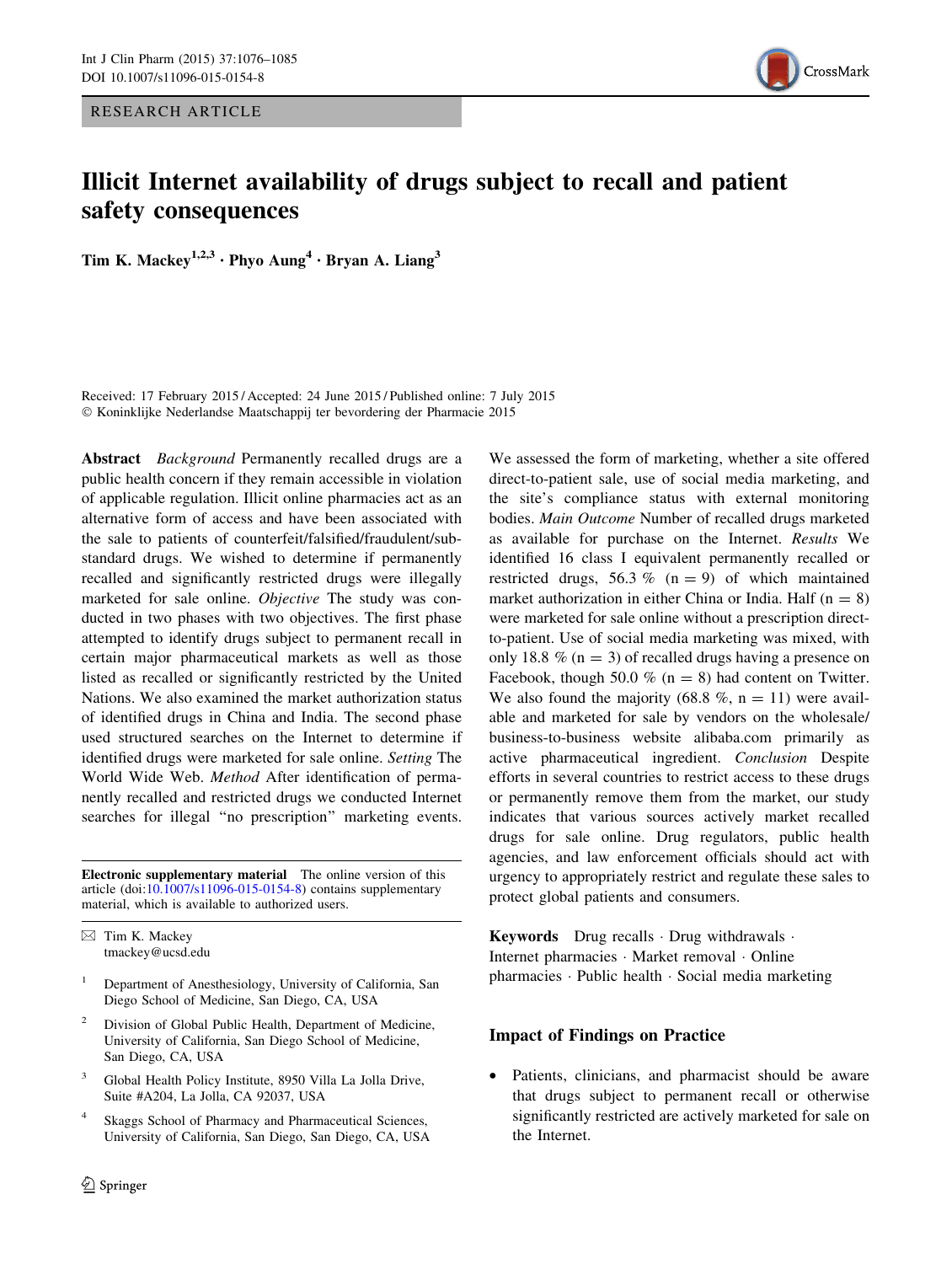- Permanently recalled or restricted drugs purchased online may be of questionable quality/authenticity and also introduce serious patient safety risks if consumed.
- Websites purporting to sell recalled or significantly restricted drugs are likely higher risk and should be avoided by the public and healthcare practitioners.

#### Introduction

The process of removing a drug from the market in order to reduce potential risk to human health is a critical postmarketing surveillance function of drug regulatory authorities (''DRA's'') around the world. A drug recall, in which a product is either temporarily or permanently removed from the market, is often voluntarily initiated by the manufacturer or may be conducted at the request or order of a DRA [\[1](#page-8-0)]. It is important to note that depending on the jurisdiction, different terminology and categories of drug recalls, defects, market withdrawals, and safety alerts can result in varying situations of product removal, correction, limited access, or safety notification (See supplementary information).

The most serious type of recall generally involves situations where there is a reasonable probability that continued use will cause serious adverse health consequences or even death. In most developed countries, these events are categorized as ''Class I'' recalls and can result in the removal of a specific batch of products due to quality defects or permanent removal of a specific drug product due to inherent concerns about the safety and/or risk–benefit profile. Importantly, discovering serious adverse effects of drugs in the post-marketing phase is not necessarily uncommon [\[2](#page-8-0)]. This includes the recall of ''blockbuster'' drugs that have been prescribed to million of patients worldwide, subsequently being removed from the market due to serious safety concerns [\[3](#page-8-0)]. Yet, effectively coordinating the permanent removal of a drug to ensure the protection of global public health can be challenging, as evidenced by the 2004 global recall of Rofecoxib (Vioxx) [\[2](#page-8-0), [4,](#page-8-0) [5](#page-8-0)].

Recently, a rise in overall drug recalls has made this an important global patient safety issue [\[6](#page-8-0), [7](#page-8-0)]. As an example, a recent study found that 4.2 % of all drugs approved in Canada between 1990 and 2009 were required to be withdrawn due to safety concerns or negative benefit-to-harm ratio [\[8](#page-8-0)]. Similarly, a recent study on drug alerts issued by the UK Medicines and Healthcare Products Regulatory Agency (''MHRA'') found that there was a tenfold increase in the number of defective medicine incidents reported from 2001 to 2005 [[9\]](#page-8-0). Further, DRA drug recalls can lead to drug shortages and impact patient treatment access for diseases with few therapeutic options or that lack appropriate formulations [[10,](#page-8-0) [11\]](#page-8-0).

Despite clear safety risks associated with recalled medicines, other avenues of unregulated access outside DRA oversight may be available. This includes the marketing and sale of pharmaceuticals by illicit online pharmacies. We define illicit online pharmacies as websites that advertise ''no prescription'' sale of prescription drugs in violation of customary law. These websites may be involved in the sale of substandard, counterfeit, and fraudulent/falsified products that may contain incorrect or no active pharmaceutical ingredient (''API''), and/or toxic agents and have been associated with patient deaths (e.g. 2001 prescription drug overdose of U.S. teenager Ryan Haight and 2006 death of Canadian Marcia Bergeron) [[5,](#page-8-0) [12–17](#page-8-0)].

Online pharmacies also utilize aggressive direct-toconsumer advertising that includes false and misleading information, sell illegitimate fraudulent ''prescriptions'', and use popular social media platforms to market their services [\[5,](#page-8-0) [12,](#page-8-0) [13](#page-8-0), [18–21](#page-8-0)]. Studies have also found they sell a wide-variety of pharmaceutical products, including drugs subject to abuse, analegsics, antidepressants, contraceptive products, drugs subject to shortage, narrow therapeutic drugs, unapproved drugs, and vaccines, all marketed for sale without a prescription online [[14,](#page-8-0) [21](#page-8-0)[–31](#page-9-0)].

#### Aim of study

Permanent recalls can only be effective if there is sufficient DRA oversight of any ongoing restricted access and if unregulated sources are controlled. If, however, there are illicit sources (e.g. online pharmacies), a permanent removal or access restrictions may not be sufficiently effectuated. Consumer purchasing may also be impacted by inadequate consumer information on recalled drug status, as previous research has reported lack of adequate webbased information for important drug safety warnings (including drug recalls)  $[32]$  $[32]$  $[32]$ . Hence, we sought to assess if online pharmacies are actively marketing the sale of drugs subject to permanent recall or subject to access restrictions.

## Ethical approval

Ethical approval was not necessary as the study did not involve human subjects related research.

## Method

The study was conducted in two phases (see Fig. [1](#page-2-0)). The first phase attempted to identify drugs subject to permanent recall or restricted access in two groups: (1) select large pharmaceutical markets; and (2) those listed as banned, withdrawn, severely restricted, or not approved by 24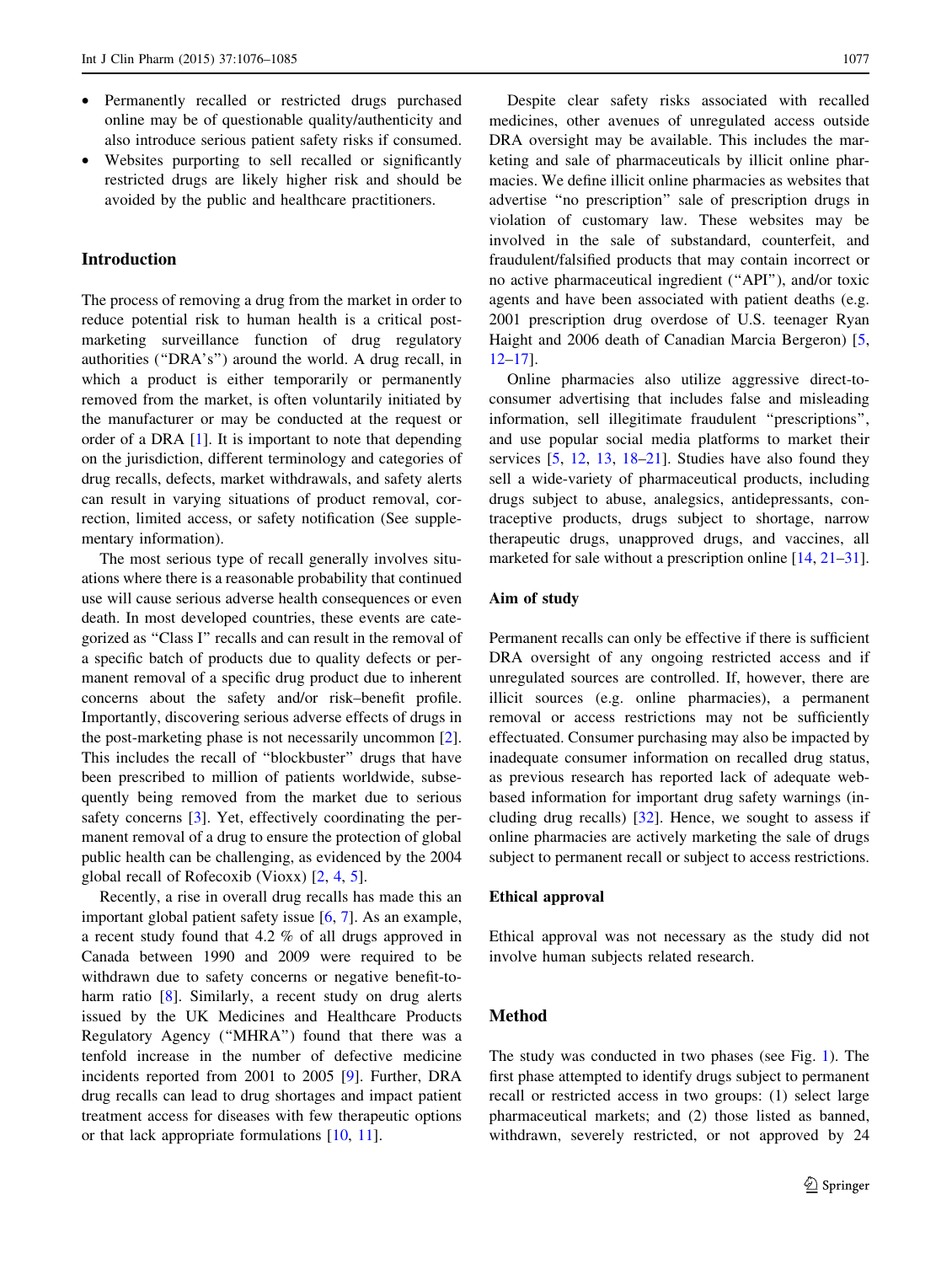

Fig. 1 Study strategy and summary of results

<span id="page-2-0"></span>Phase 1: Identification of Recalled Drugs

countries as compiled by the United Nations. To accomplish this, we conducted a document and database review of DRA information sources and the 14th Issue of the UN Consolidated List of Products Whose Consumption and/or Sale Have Been Banned, Withdrawn, Severely Restricted or not Approved By Governments (''UN List''). In the second phase we attempted to identify if the drugs identified in these two groups were marketed for sale online using search methods from previous published studies [\[14](#page-8-0), [23](#page-8-0), [33,](#page-9-0) [34\]](#page-9-0).

## Phase 1: Identification recalled drugs

We focused on drugs subject to the equivalent of a ''Class I" recall that were subsequently permanently removed from the market or subject to significant access restrictions [\[1](#page-8-0)]. This did not include drugs that constituted a Class I recall only for a specific batch of products due to an acute quality issue. We used the Class I category as it represents the most immediate risk to individual and population-based health.

We first reviewed DRA websites for the USA, United Kingdom, European Union, and Canada and searched for Class I drug recalls and then attempted to determine if the product was permanently removed and/or had its access significantly restricted. These countries were selected due to their market size and accessibility of data sources. If the drug was subject to a Class I recall and permanent removal, or if it had never received DRA marketing approval in all four countries, it was categorized as a ''Major Market Removal.'' We also wished to determine if a Major Market Removal drug was also cross-listed on the UN List. If a drug meet both of these criteria, it was classified as a ''Multiple Market Removal or Restricted'' drug. We limited drug recall events to those occurring during the 10-year period from 2002 to 2012 and also assessed the therapeutic class and reason for recall.

Finally, we also assessed the marketing authorization status of identified drugs in China and India given that these countries are major suppliers of generic drugs and API globally. The status and timing of recall, removal, or continuing market authorization in these countries is important to examine in order to assess its impact on continued manufacturing and global trade in these medicines, as well as availability of these drugs for online sales. Review was conducted from June to October 2013.

## Phase 2: Examination of marketing characteristics

After we identified drugs subject to Major Market Removal or Multiple Market Removal or Restricted classification, a Google search was performed using the term "buy no prescription [Recalled Drug Name]'' using both International Nonproprietary Name (''INN'') and proprietary/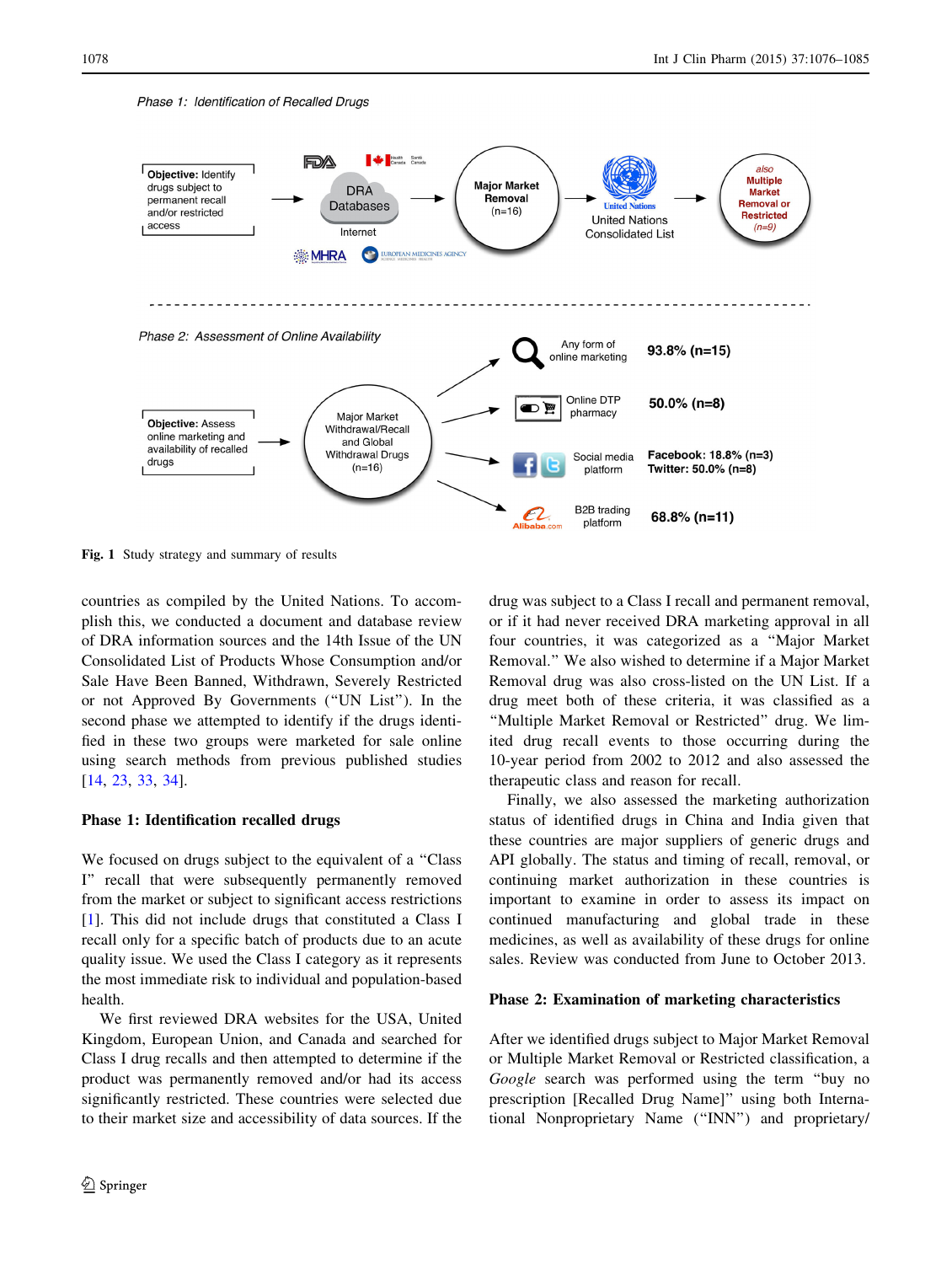brand name to determine if drugs were actively marketed for sale online. The first five pages of search results were examined and results were divided into three different marketing categories (see Table 1 for categories and definitions). Websites that were engaged in direct-to-patient sales (''DTP'') were also assessed for potential risk status by determining if they were categorized by external monitoring bodies as lacking compliance, or possibly violating applicable laws or regulations  $[35, 36]$  $[35, 36]$  $[35, 36]$  $[35, 36]$  $[35, 36]$ . The use of these external sources provides some information regarding the quality and potential risks to consumers associated with buying from these websites and are used by law enforcement, technology providers, and the industry.

In addition to conducting search engine queries, we also assessed whether identified drugs were advertised using popular social media sites Facebook and Twitter. Facebook searches were performed using the Facebook in-site search box with the default search term ''all the pages named [Recalled Drug Name]'' and then assessing whether a related Facebook page advertised the sale of a recalled drug. A positive result was defined as a Facebook page advertising a recalled drug in its content or providing links to an online pharmacy for purported sale. For Twitter, searches were conducted by querying ''No prescription [Recalled Drug Name]" in the Twitter search box and then identifying tweets that purported the sale of the recalled drug or provided a link to an online pharmacy.

Finally, we wished to determine if business entities on the global B2B trading platform Alibaba.com were marketing the sale and/or trade of wholesale/large quantities of identified drugs. We limited our search to Alibaba.com as it is the largest B2B website globally and is a community for numerous B2B vendors. We conducted our searches in the available site-wide search box using both the INN and proprietary name of the recalled drug. We then reviewed purported B2B vendors to determine if they were advertising the sale of a finished pharmaceutical product and/or API.

All structured online searches and website content analysis were conducted from October to December 2013.

# Results

#### Phase I: Recalled and restricted drugs

A total of 16 drugs were identified as subject to Major Market Removal [12 oral and 4 injectable formulations (Table [2\)](#page-4-0)]. Nine  $(56.3 \%)$  of these drugs were also identified as Multiple Market Removal or Restricted. There was a diverse set of 11 therapeutic classes identified with antiinflammatory ( $n = 3$ , 19 %) the most commonly recalled or restricted. Recalled drugs had several indications, although many were permanently removed from the market or restricted due to the risk of cardiovascular adverse events. The majority  $(56.3 \% , n = 9)$  of these drugs maintained their market authorization status either in drug or API form in either China or India. Even when market authorization was removed/prohibited, the time lapse between first year of removal in a major market and removal in India took as long as 3 years.

#### Phase 2: Online marketing

Of the 16 drugs we reviewed that were classified either as Major Market Removal and/or Multiple Market Removal or Restricted, all but one (93.8 %,  $n = 15$ ) was marketed in some form online (Table [3](#page-6-0)). Recalled drugs were marketed by a variety of websites including affiliate sites, user forums, membership sites, and other mediums, though only half (50.0 %,  $n = 8$ ) were actually advertised for sale DTP by an online pharmacy (See supplementary information for examples). Of the 8 drugs marketed DTP, all were marketed by websites categorized as either ''rogue'' or ''unapproved'' by the private Internet monitoring company LegitScript.com, an unsurprising finding given marketing

| Category                          | Platforms                                                                                                                                 | <b>Definition</b>                                                                                                                                                                                                               |
|-----------------------------------|-------------------------------------------------------------------------------------------------------------------------------------------|---------------------------------------------------------------------------------------------------------------------------------------------------------------------------------------------------------------------------------|
| "Any Form"                        | Individual websites that host Internet marketing/<br>links, user forums, marketing affiliates, or other<br>web marketers/data aggregators | Any form of online advertisement that includes advertisements<br>marketing the sale of recalled drugs but do not sell directly to<br>patient. Websites include web links to separate website for<br>purchasing                  |
| "Direct-to-Patient"<br>(DTP)      | Online pharmacy websites                                                                                                                  | Defined as at least one instance of an online pharmacy<br>allowing consumers to select the recalled product and then<br>add it to an online shopping cart for purchase                                                          |
| "Businesss-to-<br>Business" (B2B) | Alibaba.com                                                                                                                               | E-commerce platforms that act as web portals to generally<br>connect Chinese manufacturers with overseas buyers.<br>Primarily offer wholesale trade of finished pharmaceutical<br>products and active pharmaceutical ingredient |

Table 1 Examination of marketing characteristics—categories and definitions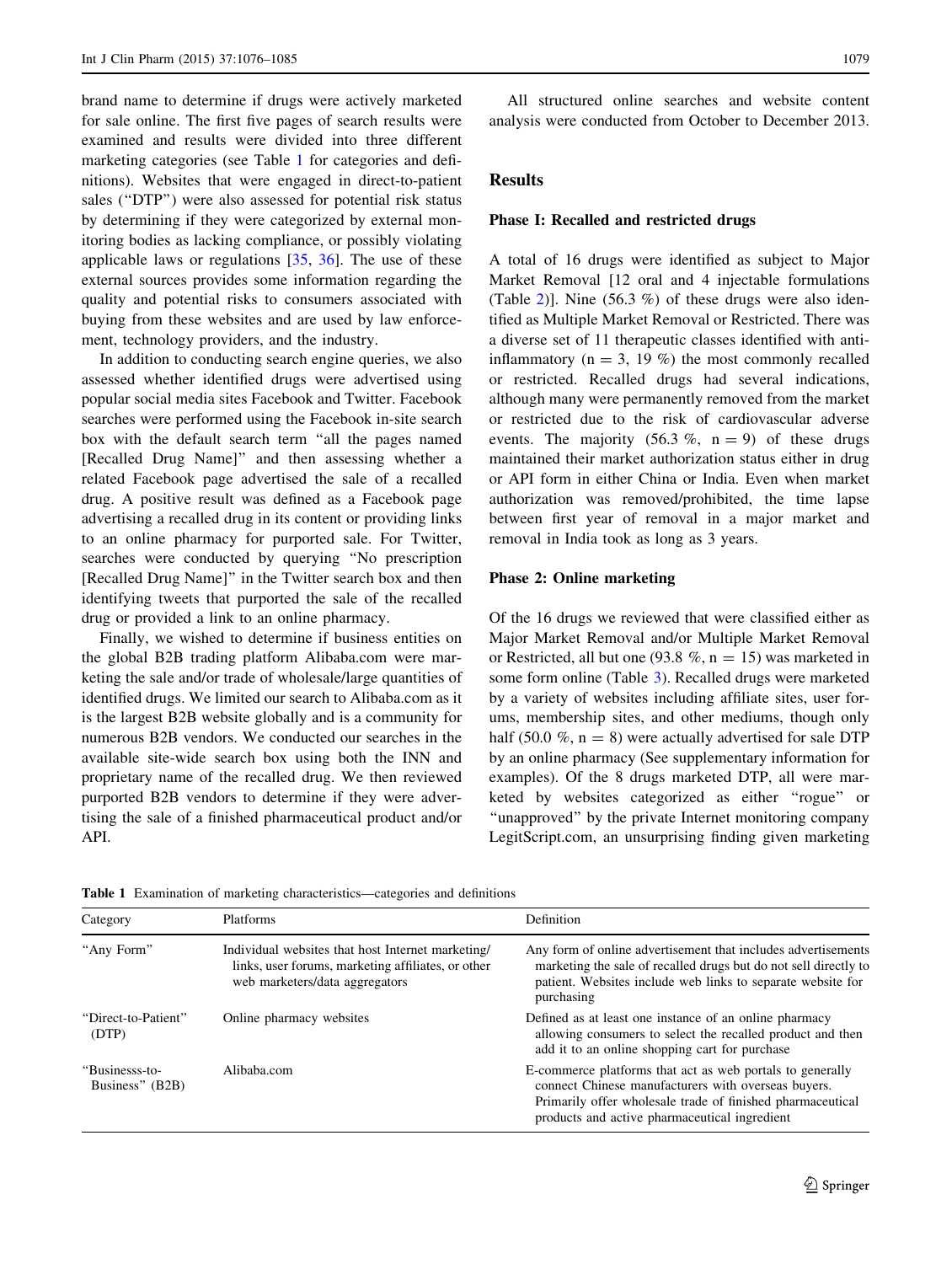<span id="page-4-0"></span>

| INN name of drug (proprietary name)            | approval<br>Year of | Year of<br>first |                      | Indication and reason of removal                                                                       | Recall status by country <sup>^</sup>                         |           |           | Market                    | authorization status       |
|------------------------------------------------|---------------------|------------------|----------------------|--------------------------------------------------------------------------------------------------------|---------------------------------------------------------------|-----------|-----------|---------------------------|----------------------------|
|                                                |                     | removal          |                      |                                                                                                        | Canada<br>USA                                                 | EU        | UK        | China                     | India (date<br>prohibited) |
| Oral formulation drugs                         |                     |                  |                      |                                                                                                        |                                                               |           |           |                           |                            |
| Levomethadyl acetate hydrochloride<br>(Orlaam) | 1993                | 2003             | Indication<br>Reason | Management of opioid dependence<br>Life-threatening cardiac disorders                                  | approved<br>Never<br>≃                                        | $\approx$ | $\approx$ | $\tilde{z}$               | $\tilde{z}$                |
| Rofecoxib (Vioxx)                              | 1999                | 2004             | Indication           | Osteoarthritis, rheumatoid arthritis, acute pain,<br>dysmenorrhea, migraine                            | Multi-country removal and/or<br>restriction (UN)              |           |           | $\tilde{z}$               | No (Dec<br>2004)           |
|                                                |                     |                  | Reason               | Risk of cardiovascular events                                                                          |                                                               |           |           |                           |                            |
| Pemoline (Cylert/Volital)                      | 1975                | 2005             | Indication           | Attention deficit hyperactivity disorder                                                               | Multi-country removal and/or                                  |           |           | Yes <sup>1</sup>          | $\overline{\mathsf{z}}$    |
|                                                |                     |                  | Reason               | Life-threatening hepatic failure                                                                       | restriction (UN)                                              |           |           |                           |                            |
| Thioridazine (Mellaril)                        | 1962                | 2005             | Indication           | Schizophrenia                                                                                          | Multi-country removal and/or                                  |           |           | $\mathbf{Yes}^2$          | $\mathrm{No}^4$            |
|                                                |                     |                  | Reason               | Cardiac arrhythmias and sudden death                                                                   | restriction (UN)                                              |           |           |                           |                            |
| Valdecoxib (Bextra, Valdyn)                    | 2001                | 2005             | Indication           | Osteoarthritis, rheumatoid arthritis, dysmenorrhea                                                     | Multi-country removal and/or                                  |           |           | $\overline{z}$            | No (July                   |
|                                                |                     |                  | Reason               | Unfavorable benefit-risk profile                                                                       | restriction (UN)                                              |           |           |                           | 2005)                      |
| Ximelagatran (Exanta)*                         | 2003                | 2006             | Indication           | Anticoagulant                                                                                          | Multi-country removal and/or                                  |           |           | $\mathsf{S}^{\mathsf{o}}$ | $\overline{\mathsf{z}}$    |
|                                                |                     |                  | Reason               | Serious liver injury                                                                                   | restriction (UN)                                              |           |           |                           |                            |
| Lumiracoxib (Prexige) <sup>#</sup>             | 2006                | 2007             | Indication           | dysmenorrhea, dental surgery and orthopedic<br>Osteoarthritis, pain associated with primary<br>surgery | Multi-country removal and/or<br>restriction <sup>a</sup> (UN) |           |           | $\tilde{z}$               | Yes                        |
|                                                |                     |                  | Reason               | Risk of serious side effects affecting liver                                                           |                                                               |           |           |                           |                            |
| Tegaserod Maelate (Zelnorm)                    | 2002                | 2007             | Indication           | Irritable bowel syndrome                                                                               | Multi-country removal and/or                                  |           |           | Yes <sup>3</sup>          | No (Mar                    |
|                                                |                     |                  | Reason               | Potential for heart attack, stroke or worsening of<br>chest pain that can turn into a heart attack     | restriction (UN)                                              |           |           |                           | 2011)                      |
| Rimonabant (Acomplia) <sup>#</sup>             | 2006                | 2009             | Indication           | Management of obesity                                                                                  | Multi-country removal and/or                                  |           |           | Ş                         | No (Dec                    |
|                                                |                     |                  | Reason               | Risk of psychological side effects                                                                     | restriction <sup>a</sup> (UN)                                 |           |           |                           | 2009)                      |
| Dextropropoxyphene and                         | 1972                | 2010             | Indication           | Relief of mild to moderate pain                                                                        | ≃<br>≃                                                        | ≃         | ≃         | Yes <sup>1</sup>          | No May                     |
| Propoxyphene Napsylate<br>(Darvocet, Darvon)   |                     |                  | Reason               | Risk of potentially serious or fatal heart rhythm<br>abnormalities                                     |                                                               |           |           |                           | 2013)                      |
| Sibutramine hydrochloride (Meridia,            | 1997                | 2010             | Indication           | Management of obesity                                                                                  | ≃<br>≃                                                        | ≃         | ≃         | $\mathbf{Yes}^3$          | No (Feb                    |
| Reductil)                                      |                     |                  | Reason               | Increased risk of heart attack and stroke                                                              |                                                               |           |           |                           | 2011)                      |
| Sitaxentan (Thelin)                            | 2006                | 2010             | Indication           | Pulmonary arterial hypertension                                                                        | ≃<br>Never                                                    | $\approx$ | $\approx$ | $\mathsf{\hat{z}}$        | $\mathsf{S}^{\mathsf{o}}$  |
|                                                |                     |                  | Reason               | Hepatotoxicity                                                                                         | approved                                                      |           |           |                           |                            |

Table 2 List of major market removal and multiple market removal or restricted Table 2 List of major market removal and multiple market removal or restricted

 $\underline{\textcircled{\tiny 2}}$  Springer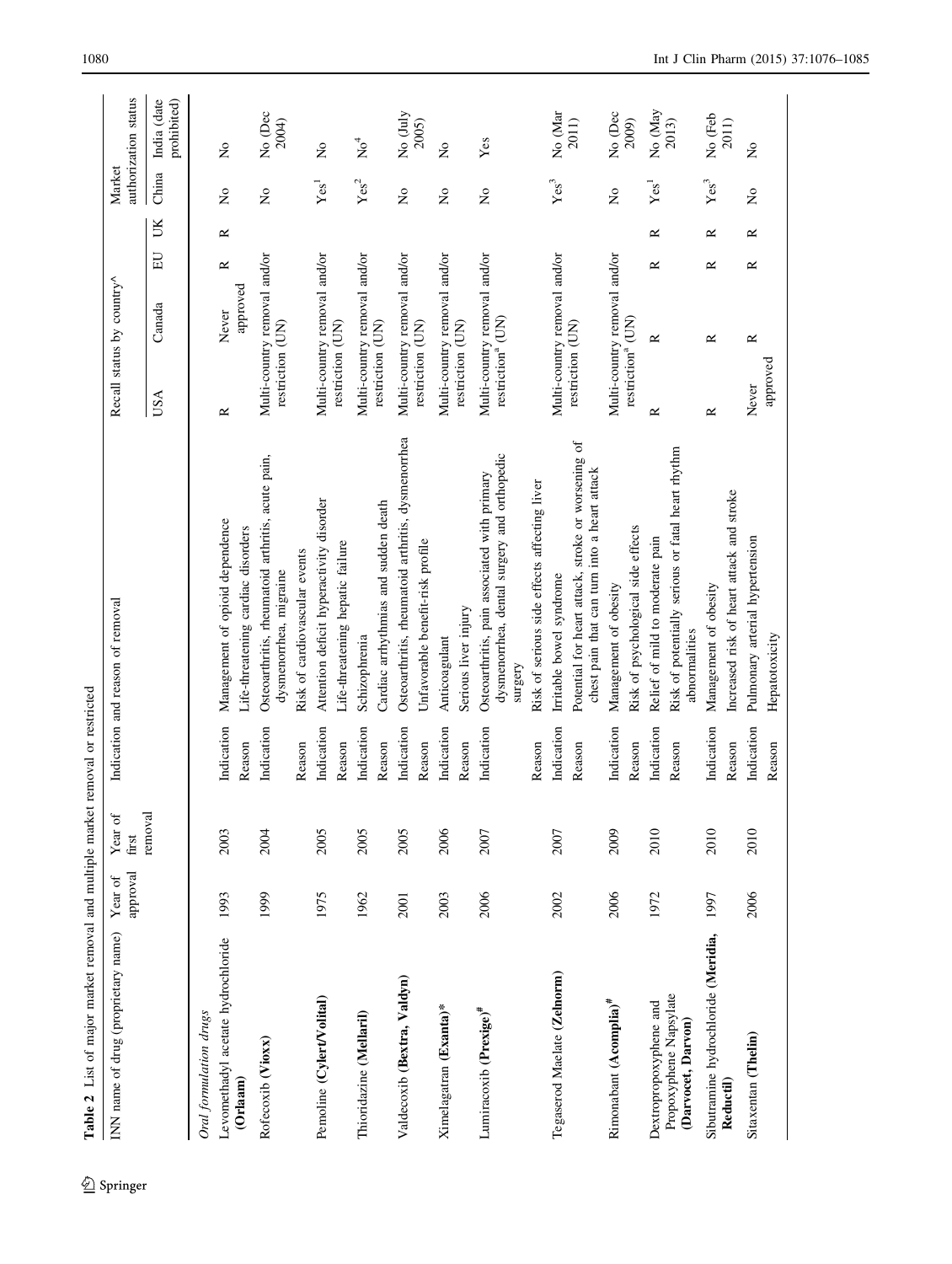| Table 2 continued                                                                                                                                                                                                                                                                                                                                                                                                                                                                                                                                                                                                               |                  |                |                      |                                                                                                                                                                                                                                               |                  |                                       |                                 |                           |                            |
|---------------------------------------------------------------------------------------------------------------------------------------------------------------------------------------------------------------------------------------------------------------------------------------------------------------------------------------------------------------------------------------------------------------------------------------------------------------------------------------------------------------------------------------------------------------------------------------------------------------------------------|------------------|----------------|----------------------|-----------------------------------------------------------------------------------------------------------------------------------------------------------------------------------------------------------------------------------------------|------------------|---------------------------------------|---------------------------------|---------------------------|----------------------------|
| INN name of drug (proprietary name)                                                                                                                                                                                                                                                                                                                                                                                                                                                                                                                                                                                             | Year of approval | ear of<br>irst |                      | Indication and reason of removal                                                                                                                                                                                                              |                  | Recall status by country <sup>^</sup> |                                 | Market                    | authorization status       |
|                                                                                                                                                                                                                                                                                                                                                                                                                                                                                                                                                                                                                                 |                  | removal        |                      |                                                                                                                                                                                                                                               | Canada<br>USA    | EU                                    | UК                              | China                     | India (date<br>prohibited) |
| Aprotinin (Trasylol)<br>Injectable drugs                                                                                                                                                                                                                                                                                                                                                                                                                                                                                                                                                                                        | 1993             | 2007           | Indication           | Prophylactic used to reduce                                                                                                                                                                                                                   |                  | Multi-country removal                 |                                 | Yes <sup>1</sup>          | $\overline{\mathsf{x}}$    |
|                                                                                                                                                                                                                                                                                                                                                                                                                                                                                                                                                                                                                                 |                  |                | Reason               | perioperative blood loss<br>Increased risk of death                                                                                                                                                                                           |                  | and/or restriction <sup>b</sup> (UN)  |                                 |                           |                            |
| Efalizumab (Raptiva)                                                                                                                                                                                                                                                                                                                                                                                                                                                                                                                                                                                                            | 2003             | 2009           | Indication           | Chronic moderate to severe<br>plaque psoriasis                                                                                                                                                                                                | ≃<br>≃           | ≃                                     | <b>N/A</b>                      | $\tilde{z}$               | $\tilde{\mathsf{z}}$       |
|                                                                                                                                                                                                                                                                                                                                                                                                                                                                                                                                                                                                                                 |                  |                | Reason               | Risk of developing progressive<br>leukoencephalopathy<br>multifocal<br>(PML)                                                                                                                                                                  |                  |                                       |                                 |                           |                            |
| Ozogamicin (Mylotarg)<br>Gemtuzumab                                                                                                                                                                                                                                                                                                                                                                                                                                                                                                                                                                                             | 2000             | 2010           | Indication<br>Reason | Unfavorable benefit-risk profile<br>Acute myeloid leukemia                                                                                                                                                                                    | N/A<br>$\approx$ | approved<br>Never                     | experimental<br>Only for<br>use | $\mathsf{S}^{\mathsf{o}}$ | Yes                        |
| Drotrecogin Alpha<br>(Xigris)                                                                                                                                                                                                                                                                                                                                                                                                                                                                                                                                                                                                   | 2001             | 2011           | Indication<br>Reason | To decrease mortality in patients<br>Unfavorable benefit-risk profile<br>with sepsis                                                                                                                                                          | ≃<br>$\approx$   | ≃                                     | ≃                               | $\tilde{z}$               | Yes                        |
| Standard Control Organization (CDSCO) List of Drugs Prohibited for Manufacture and Sale Through Gazette Notifications under Section 26A of Drugs and Cosmetics Act 1940 by the Ministry<br>authorization status in China and India: SFDA Domestic, Imported, and approved Active Pharmaceutical Ingredients (APIs) and API manufacturers in China database, and India Central Drugs<br>of Health and Family Welfare and CDSCO Updated List of FDC and New Drugs Approved for Marketing in India 1971-2014<br>Data sources for recall/removal status in USA, Canada, EU, :<br>Safety Alerts Database, UK MHRA Drug Safety Update |                  |                |                      | newsletters, and European Medicines Agency European Public Assessment Reports of Withdrawn medications. For market<br>and UK: US FDA Recall, Market Withdrawals and Safety Alerts website, FDA Enforcement Reports, Health Canada Recalls and |                  |                                       |                                 |                           |                            |
| R, Class I recall with either permanent removal (market withdrawn)                                                                                                                                                                                                                                                                                                                                                                                                                                                                                                                                                              |                  |                |                      |                                                                                                                                                                                                                                               |                  |                                       |                                 |                           |                            |
| # First approved in European Union<br>* First approved in France                                                                                                                                                                                                                                                                                                                                                                                                                                                                                                                                                                |                  |                |                      |                                                                                                                                                                                                                                               |                  |                                       |                                 |                           |                            |
| ^ The term "multi-country removal and/or restriction" indicates that the drug was (1) removed or restricted in the USA, Canada, EU, and the UK per notes; and (2) listed on the UN List.<br>However, some recalled or restricted drugs may not be listed<br>restricted in multiple countries/markets                                                                                                                                                                                                                                                                                                                            |                  |                |                      | on the UN List as the data in this list has only been updated to 2008. Hence, some drugs post-2008 data may also be removed or                                                                                                                |                  |                                       |                                 |                           |                            |
| <sup>1</sup> Listed in both SFDA domestic drug database and list of approved API and API manufacturers database                                                                                                                                                                                                                                                                                                                                                                                                                                                                                                                 |                  |                |                      |                                                                                                                                                                                                                                               |                  |                                       |                                 |                           |                            |
| Listed in SFDA domestic drug database but not listed as approved API<br>$\sim$                                                                                                                                                                                                                                                                                                                                                                                                                                                                                                                                                  |                  |                |                      |                                                                                                                                                                                                                                               |                  |                                       |                                 |                           |                            |
| Not listed in SFDA drug database but listed in approved API and API manufacturers database                                                                                                                                                                                                                                                                                                                                                                                                                                                                                                                                      |                  |                |                      |                                                                                                                                                                                                                                               |                  |                                       |                                 |                           |                            |
| Not listed in India CDSCO drug approval status lists from 1971 to 2014 and not listed in CDSCO prohibited list<br>4                                                                                                                                                                                                                                                                                                                                                                                                                                                                                                             |                  |                |                      |                                                                                                                                                                                                                                               |                  |                                       |                                 |                           |                            |
| <sup>a</sup> Never approved in United States                                                                                                                                                                                                                                                                                                                                                                                                                                                                                                                                                                                    |                  |                |                      |                                                                                                                                                                                                                                               |                  |                                       |                                 |                           |                            |
| EMA scientific committee recommended suspension be lifted and Nordic Group acquired marketing authorization rights from Bayer HealthCare (July 2012)                                                                                                                                                                                                                                                                                                                                                                                                                                                                            |                  |                |                      |                                                                                                                                                                                                                                               |                  |                                       |                                 |                           |                            |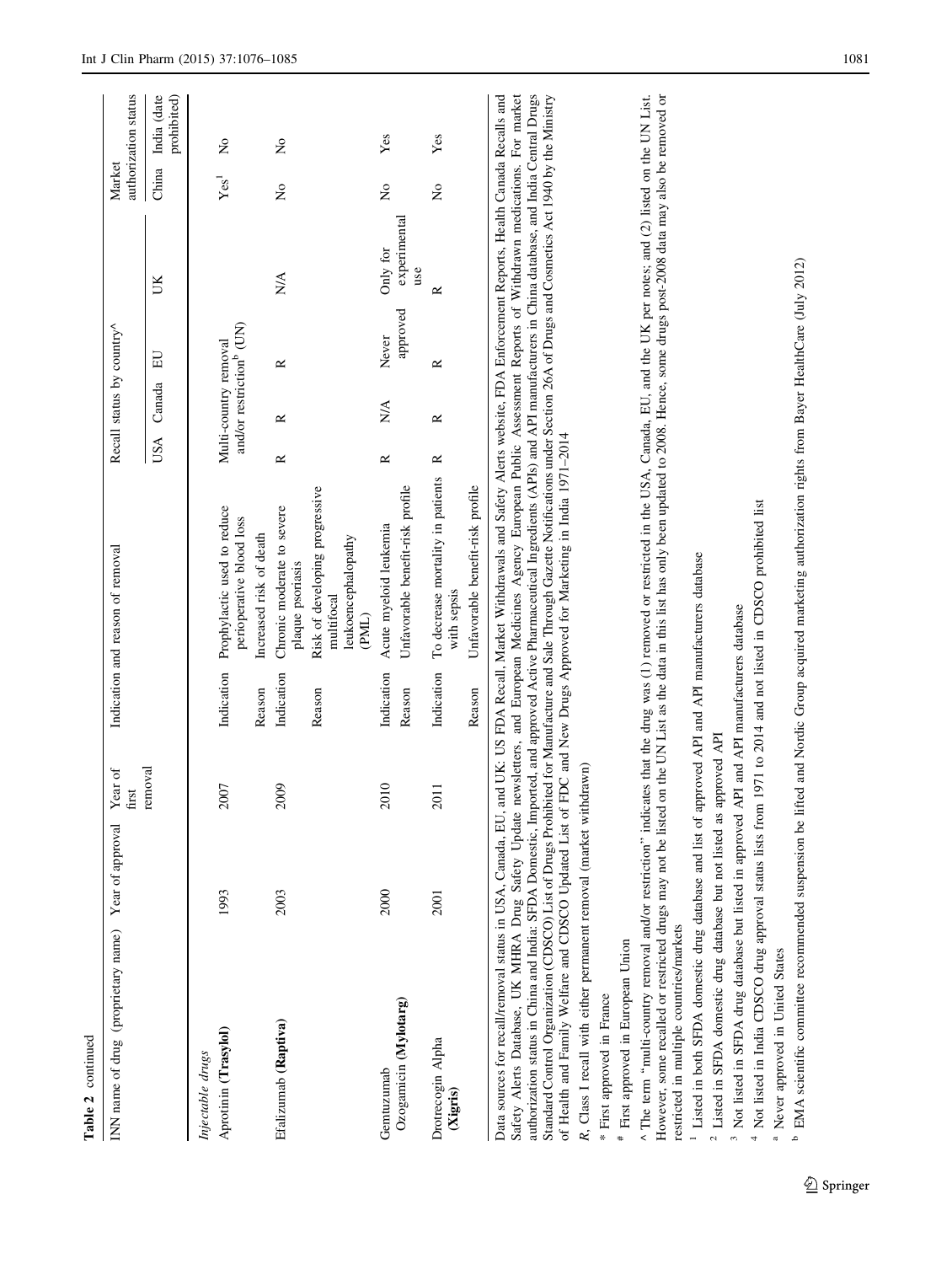<span id="page-6-0"></span>Table 3 Online marketing of recalled drug

| INN name of drug                                                           | Any form of        | Website selling            | Website status^           |                          | Social media   |                | B2B            |                     |
|----------------------------------------------------------------------------|--------------------|----------------------------|---------------------------|--------------------------|----------------|----------------|----------------|---------------------|
| (proprietary name)                                                         | marketing<br>(Y/N) | direct to patient<br>(Y/N) | NABP not<br>recommended   | Status on<br>LegitScript | Facebook       | Twitter        | API            | Finished<br>product |
| Oral formulation drugs                                                     |                    |                            |                           |                          |                |                |                |                     |
| Levomethadyl acetate<br>hydrochloride (Orlaam)                             | Yes                | N <sub>0</sub>             | N/A                       | N/A                      | N <sub>0</sub> | No             | No             | N <sub>0</sub>      |
| Rofecoxib (Vioxx)                                                          | Yes                | N <sub>0</sub>             | N/A                       | N/A                      | N <sub>0</sub> | Yes            | Yes            | $\mathbf{Yes}^1$    |
| Pemoline (Cylert/Volital)                                                  | Yes                | N <sub>0</sub>             | N/A                       | N/A                      | N <sub>0</sub> | <b>Yes</b>     | N <sub>0</sub> | N <sub>0</sub>      |
| Thioridazine (Mellaril)                                                    | Yes                | Yes                        | Not listed                | Rogue                    | No             | <b>Yes</b>     | Yes            | N <sub>0</sub>      |
| Valdecoxib (Bextra, Valdyn)                                                | Yes                | Yes                        | Not<br>recommended        | Rogue                    | No             | Yes            | Yes            | N <sub>0</sub>      |
| Ximelagatran (Exanta)*                                                     | N <sub>0</sub>     | N <sub>0</sub>             | N/A                       | N/A                      | N <sub>0</sub> | N <sub>0</sub> | N <sub>0</sub> | N <sub>0</sub>      |
| Lumiracoxib (Prexige) <sup>#</sup>                                         | Yes                | Yes                        | <b>Not</b><br>recommended | Unapproved               | N <sub>0</sub> | N <sub>0</sub> | Yes            | N <sub>0</sub>      |
| Tegaserod maelate (Zelnorm)                                                | Yes                | Yes                        | <b>Not</b><br>recommended | Rogue                    | No             | Yes            | <b>Yes</b>     | - No                |
| Rimonabant (Acomplia) <sup>#</sup>                                         | Yes                | Yes                        | Not listed                | Rogue                    | Yes            | Yes            | Yes            | N <sub>0</sub>      |
| Dextropropoxyphene and<br>propoxyphene hydrochloride<br>(Darvocet, Darvon) | Yes                | Yes                        | <b>Not</b><br>recommended | Rogue                    | Yes            | Yes            | N <sub>0</sub> | N <sub>0</sub>      |
| Sibutramine hydrochloride<br>(Meridia, Reductil)                           | Yes                | Yes                        | Not<br>recommended        | Rogue                    | Yes            | Yes            | N <sub>o</sub> | Yes <sup>2</sup>    |
| Sitaxentan (Thelin)                                                        | Yes                | N <sub>0</sub>             | N/A                       | N/A                      | N <sub>0</sub> | No             | <b>Yes</b>     | No                  |
| Injectable formulation drugs                                               |                    |                            |                           |                          |                |                |                |                     |
| Aprotinin (Trasylol)                                                       | Yes                | N <sub>0</sub>             | N/A                       | N/A                      | N <sub>0</sub> | N <sub>0</sub> |                | $Yes$ $Yes1$        |
| Efalizumab (Raptiva)                                                       | Yes                | N <sub>0</sub>             | N/A                       | N/A                      | No             | No             | Yes            | No                  |
| Gemtuzumab ozogamicin<br>(Mylotarg)                                        | Yes                | Yes                        | <b>Not</b><br>recommended | Unapproved               | N <sub>0</sub> | No             | Yes            | N <sub>0</sub>      |
| Drotrecogin alpha (Xigris)                                                 | Yes                | N <sub>0</sub>             | N/A                       | N/A                      | N <sub>0</sub> | N <sub>0</sub> | N <sub>0</sub> | N <sub>0</sub>      |

^ Website status categories: NABP: ''not recommended'' is defined as those websites that appear to be out of compliance with state and federal laws or NABP patient safety or pharmacy practices; ''not listed'' are websites not listed or reviewed by NABP (i.e. status unknown). LegitScript: ''rogue'' is categorized as a website that appears to be intentionally or knowingly violating applicable laws or regulations; ''unapproved'' is categorized as verified as lacking compliance with LegitScript standards or other applicable laws and regulations

\* First approved in France

# First approved in European Union

 $<sup>1</sup>$  Seller(s) located in China (Mainland)</sup>

<sup>2</sup> Sellers located in Albania, Colombia, Denmark, the Netherlands

the sale of recalled drugs is likely in violation of applicable law in one or more countries.

Results for social media marketing of identified drugs were mixed. Only three recalled drugs (18.8 %) had a Facebook presence, though Twitter presence was much greater, with half  $(n = 8)$  marketed using Twitter. Wholesale and trading availability through B2B site Alibaba.com was more prominent with the majority (68.8 %,  $n = 11$ ) of recalled drugs available either in bulk API kilogram quantities and also three products in finished form. Availability of API was predominantly from Chinese suppliers, though suppliers in Canada, the USA and Europe that appeared to be associated with research-grade API were also detected. Given the availability of ''medicine grade'' advertised API through B2B vendors, it is possible that this source of access and distribution could be utilized for human consumption, and not solely for legitimate uses such as research and use in non-pharmaceutical products, if not appropriately monitored and regulated.

# Discussion

This is the first study to our knowledge to examine online marketing of permanently recalled or significantly restricted drugs. We found several findings that have implications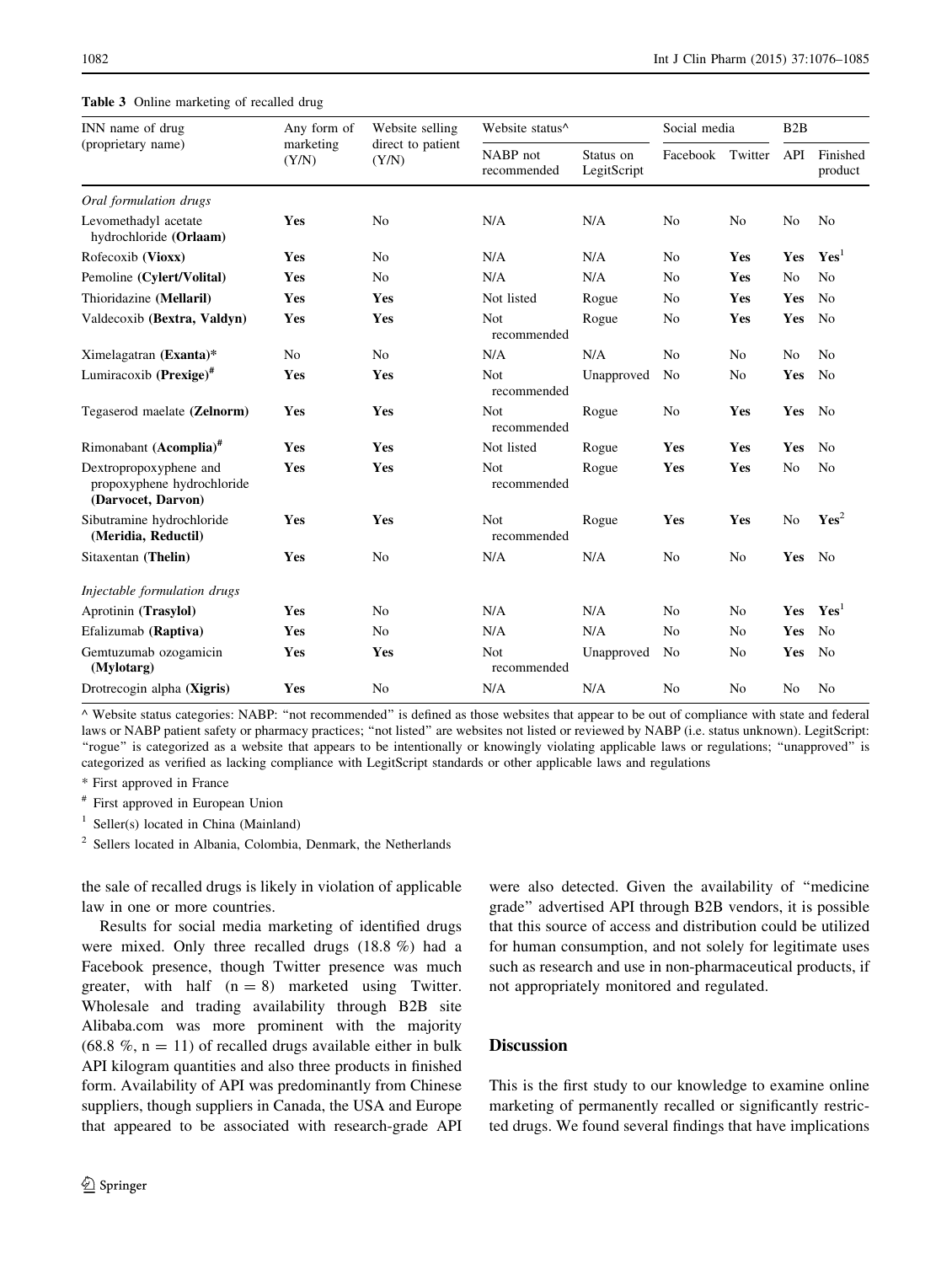for global drug safety governance. First, although all recalled drugs identified were Class I, meaning they could potentially cause serious health problems or even death, there was no up-to-date global information source to facilitate communication of this crucial yet basic public health information. In the first phase of our study, we found limited, unorganized, outdated, and generally poorly coordination resources needed to establish a single information source describing what drugs had been permanently recalled, removed, or significantly restricted in multiple markets due to serious safety concerns.

As early as 1981, the international community through the United Nations General Assembly and the Economic and Social Council, agreed about the importance of engaging in transnational cooperation to identify and communicate information on dangerous health products withdrawn, banned, or restricted, ultimately resulting in the UN List. Yet, some 30 years later, the 14th edition only contains information updated to 2008, is not prominent in online search results (when searching for ''global recalled drugs'' on Google, it did not appear in first five pages of results), and is not provided in a convenient format. Further, the UN List has limitations that include inconsistent reporting of drug safety information from different jurisdictions with drugs banned in one country not regulated or specifically banned in another [\[37](#page-9-0)].

These limitations may also reflect lack of harmonization in international drug approval/removal processes, postmarket surveillance approaches, and DRA communication about safety decisions as reflected in our findings that China and India continue to maintain market authorization for some of these recalled drugs. A likely factor for this lack of coordination is likely attributable to studies that have found DRAs often make different regulatory decisions based upon the same data and may also deal with uncertainty of drug evaluation in fundamentally different ways (i.e. EMA decision for full withdrawal of rosiglitazone from market compared to continued restricted access authorized by the US Food and Drug Administration) [\[38,](#page-9-0) [39\]](#page-9-0). Additionally, despite the high occurrence of drug recalls (approximately one per month in the USA), recent work has found that these events are not well publicized by DRAs such as the FDA [\[40](#page-9-0)]. Importantly, this lack of basic information on the status of recalled drugs could confuse and hamper DRA and law enforcement efforts against unregulated access points, such as illicit online pharmacies [\[14](#page-8-0), [23,](#page-8-0) [34](#page-9-0)].

It should also be emphasized that in contrast to other medicines made available online that may have authorized registration/marketing status, the nature of the recalled, restricted or permanently removed drugs identified in this study present an inherent heightened patient safety risk. Beyond concerns regarding unregulated accessibility, no DTP website we observed provided information about

associated risks of the recalled or restricted drug or its regulatory status. The sites also did not restrict sales to particular countries where the drug was subject to permanent recall, allowing a consumer from any jurisdiction to potentially purchase the drug. Additionally, though not all the recalled drugs identified were available directly from online pharmacies, other avenues for their sourcing may exist. Specifically, B2B vendors have the potential to sell large quantities of recalled, removed or restricted drugs (primarily in API form) to a host of global audiences (e.g. criminal elements, illicit online pharmacies, as well as individual consumers if in finished form) given that market authorization status for certain identified drugs remained approved.

Further, most drugs that have been subject to a permanent recall are no longer manufactured by the originator due to lack of marketability. This brings into serious question the quality, authenticity, and appropriateness of human consumption for recalled drugs made available online, which may not be subject to necessary DRA oversight nor current good manufacturing practices. Though we were unable to make direct purchases of identified drugs due to legal restrictions (see ''Limitations'' section), we note that even if the product is authentic, it may nevertheless pose inherent safety risks. If the marketed product is not the actual recalled drug advertised, it also poses risks and could lead to unanticipated drug-to-drug interactions or other complications. Hence, patients are left with an unsupervised pathway to a clearly dangerous form of online drug access with little or no information about risks, questionable drug quality/authenticity, and lack of partnership with a healthcare provider regarding use, oversight, and clinical monitoring should an adverse event be experienced.

#### Limitations

We had difficulty in confirming whether a drug had been subject to widespread international permanent recall when reviewing DRA sources and the UN List. This was likely due to lack of harmonization of information across different jurisdictions/reporting sources and outdated information. Specifically, information regarding drug recalls lacked consistency, making generalizations about global status of permanent recall, market removal, or restriction difficult. For example, Aprotinin (Trasylol) and Tegaserod Maelate (Zelnorm) remained available through limited access programs in the USA and Singapore, while subsequently Canada temporarily lifted marketing authorization suspension on Aprotinin in 2011; yet the EMA was also considering restricted use of the drug at the time. Additionally, China and India, who are major suppliers of API and generic versions of drugs worldwide, continued to maintain market authorization for some of the drugs examined, adding further complexity to issues regarding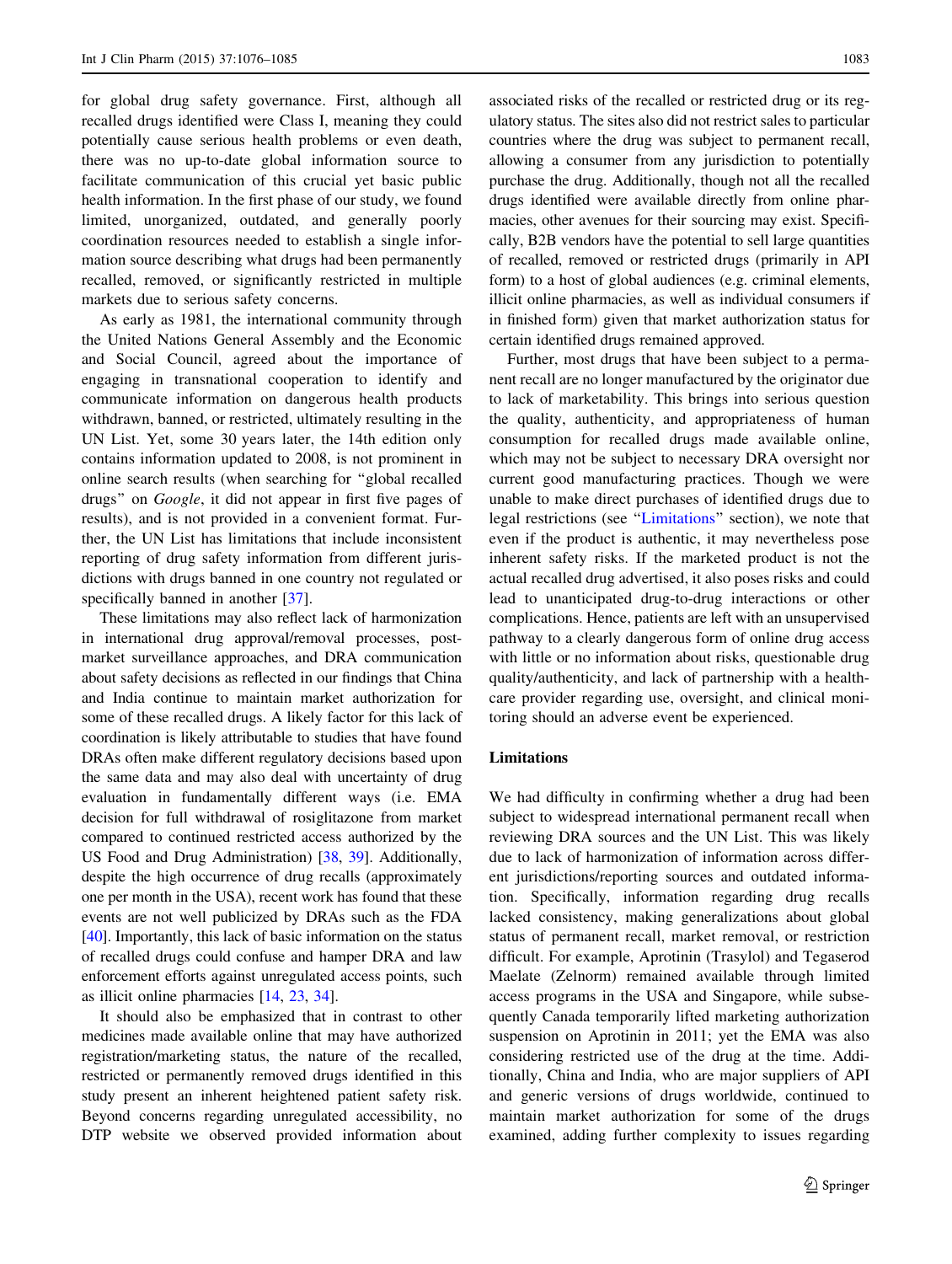<span id="page-8-0"></span>ongoing accessibility. Further, online search queries for marketing and availability of drugs has certain inherent limitations. Primarily, searches in this study were conducted at a prescribed point of time, with assessment of online availability similarly limited to the study period described. However, websites are created, change, and are taken down dynamically on the Internet, hence limiting the generalizability of our results [17]. Finally, we did not determine if the marketed products were actually the advertised recalled drugs through test purchasing or quality assessment, as buying prescription drugs for a fictional patient and making payment to an illicit online pharmacy raises serious ethical and legal challenges where the study was conducted.

# Conclusion

Permanently recalled, removed and restricted drugs are inherently dangerous to public health and individual patient safety. Yet our study found that they are actively marketed for sale online by an ever-expanding illicit online drug e-commerce ecosystem that includes web marketers, B2B platforms, social media advertising, and the online pharmacy itself. As these drugs present clear and immediate safety risks, regulatory, public health, and law enforcement efforts should be equally swift in ensuring that the regulatory and market authorization status of these drugs is clearly established, communicated and appropriately regulated in order to safeguard global patient safety.

Acknowledgments PA received support from an NIH Summer Research Training Grant Fellowship and greatly acknowledges this support. The authors would like to thank the Canadian Social Sciences and Humanities Research council for their support.

Funding TM received funding from the Canadian Social Sciences and Humanities Research Council in support of this research.

Conflicts of interest The authors have report no conflicts of interest pertaining to this study.

#### References

- 1. U.S. Food and Drug Administration [Internet]. FDA Website. [cited 2015 Jun 1]. Drug recalls. [http://www.fda.gov/drugs/drug](http://www.fda.gov/drugs/drugsafety/DrugRecalls/default.htm) [safety/DrugRecalls/default.htm](http://www.fda.gov/drugs/drugsafety/DrugRecalls/default.htm).
- 2. Waxman HA. The lessons of Vioxx—drug safety and sales. N Engl J Med. 2005;352(25):2576–8.
- 3. Moore TJ, Psaty BM, Furberg CD. Time to act on drug safety. JAMA. 1998;279(19):1571–3.
- 4. Dieppe PA. Lessons from the withdrawal of rofecoxib. BMJ. 2004;329(7471):867–8.
- 5. Maxwell SRJ, Webb DJ. Internet pharmacy: A web of mistrust? Br J Clin Pharmacol. 2008;66(2):196–8.
- 6. Pharma&MedTech [Internet]. Drug recalls soared again in 2013, driven by contamination. [cited 2015 Jun 1]. [http://www.phar](http://www.pharmamedtechbi.com/publications/the-pink-sheet/76/26/drug-recalls-soared-again-in-2013-driven-by-contamination) [mamedtechbi.com/publications/the-pink-sheet/76/26/drug-recalls](http://www.pharmamedtechbi.com/publications/the-pink-sheet/76/26/drug-recalls-soared-again-in-2013-driven-by-contamination)[soared-again-in-2013-driven-by-contamination.](http://www.pharmamedtechbi.com/publications/the-pink-sheet/76/26/drug-recalls-soared-again-in-2013-driven-by-contamination)
- 7. Mitka M. Improving drug safety. JAMA. 2010;304(10):1060.
- 8. Lexchin J. How safer are new drugs? Market withdrawal of drugs approved in Canada between 1990 and 2009. Open Med. 2014;8(1):e14–9.
- 9. Almuzaini T, Choonara I, Sammons H. Substandard and counterfeit medicines: a systematic review of the literature. BMJ Open. 2013;3(8):e002923–3.
- 10. Williams G. Withdrawal of sibutramine in Europe. BMJ. 2010;340:c824.
- 11. Balakrishnan K, Tordoff J, Norris P, Reith D. Establishing a baseline for the monitoring of medicines availability for children in the UK: 1998–2002. Br J Clin Pharmacol. 2007;63(1):85–91.
- 12. Mackey TK, Liang BA. The global counterfeit drug trade: patient safety and public health risks. J Pharm Sci. 2011;100(11):4571–9.
- 13. Liang BA, Mackey T. Searching for safety: addressing search engine, website, and provider accountability for illicit online drug sales. Am J Law Med. 2009;35(1):125–84.
- 14. Liang BA, Mackey TK. Online availability and safety of drugs in shortage: a descriptive study of Internet vendor characteristics. J Med Internet Res. 2012;14(1):e27.
- 15. Siva N. Tackling the booming trade in counterfeit drugs. Lancet. 2010;376(9754):1725–6.
- 16. Growing threat from counterfeit medicines. Bull World Health Organ. 2010;88(24):247–8.
- 17. Fittler A, Bősze G, Botz L. Evaluating aspects of online medication safety in long-term follow-up of 136 Internet pharmacies: illegal rogue online pharmacies flourish and are long-lived. J Med Internet Res. 2013;15(9):e199.
- 18. Liang BA, Mackey TK. Prevalence and global health implications of social media in direct-to-consumer drug advertising. J Med Internet Res. 2011;13(3):e64.
- 19. Liang BA, Mackey T. Direct-to-consumer advertising with interactive Internet media: global regulation and public health issues. JAMA. 2011;305(8):824–5.
- 20. Mackey TK, Liang BA. Pharmaceutical digital marketing and governance: illicit actors and challenges to global patient safety and public health. Global Health. 2013;9(1):45.
- 21. Alwon BM, Solomon G, Hussain F, Wright DJ. A detailed analysis of online pharmacy characteristics to inform safe usage by patients. Int J Clin Pharm. 2015;37:148–58.
- 22. Liang BA, Mackey TK, Lovett KM. Suspect online sellers and contraceptive access. Contraception. 2012;86(5):551–6.
- 23. Liang BA, Mackey TK. Vaccine shortages and suspect online pharmacy sellers. Vaccine. 2012;30(2):105–8.
- 24. Khan MH, Tanimoto T, Nakanishi Y, Yoshida N, Tsuboi H, Kimura K. Public health concerns for anti-obesity medicines imported for personal use through the Internet: a cross-sectional study. BMJ Open. 2012;2(3):e000854–4.
- 25. Liang BA, Mackey TK. Sexual medicine: online risks to health the problem of counterfeit drugs. Nat Rev Urol. 2012;9(9):480–2.
- 26. Lovett KM, Liang BA, Mackey TK. Online, direct-to-consumer access to insulin: patient safety considerations and reform. J Diabetes Sci Technol. 2012;6(6):1503–6.
- 27. Liang BA, Mackey TK, Lovett K. Emerging dangers from direct botulinum access and use. J Homel Secur Emerg Manag. 2012;. doi:[10.1515/1547-7355.1973.](http://dx.doi.org/10.1515/1547-7355.1973)
- 28. Forman RF. Availability of opioids on the Internet. JAMA. 2003;290(7):889.
- 29. Forman RF, Block LG. The marketing of opioid medications without prescription over the Internet. J Pub Policy Mark. 2006;25:133–46.